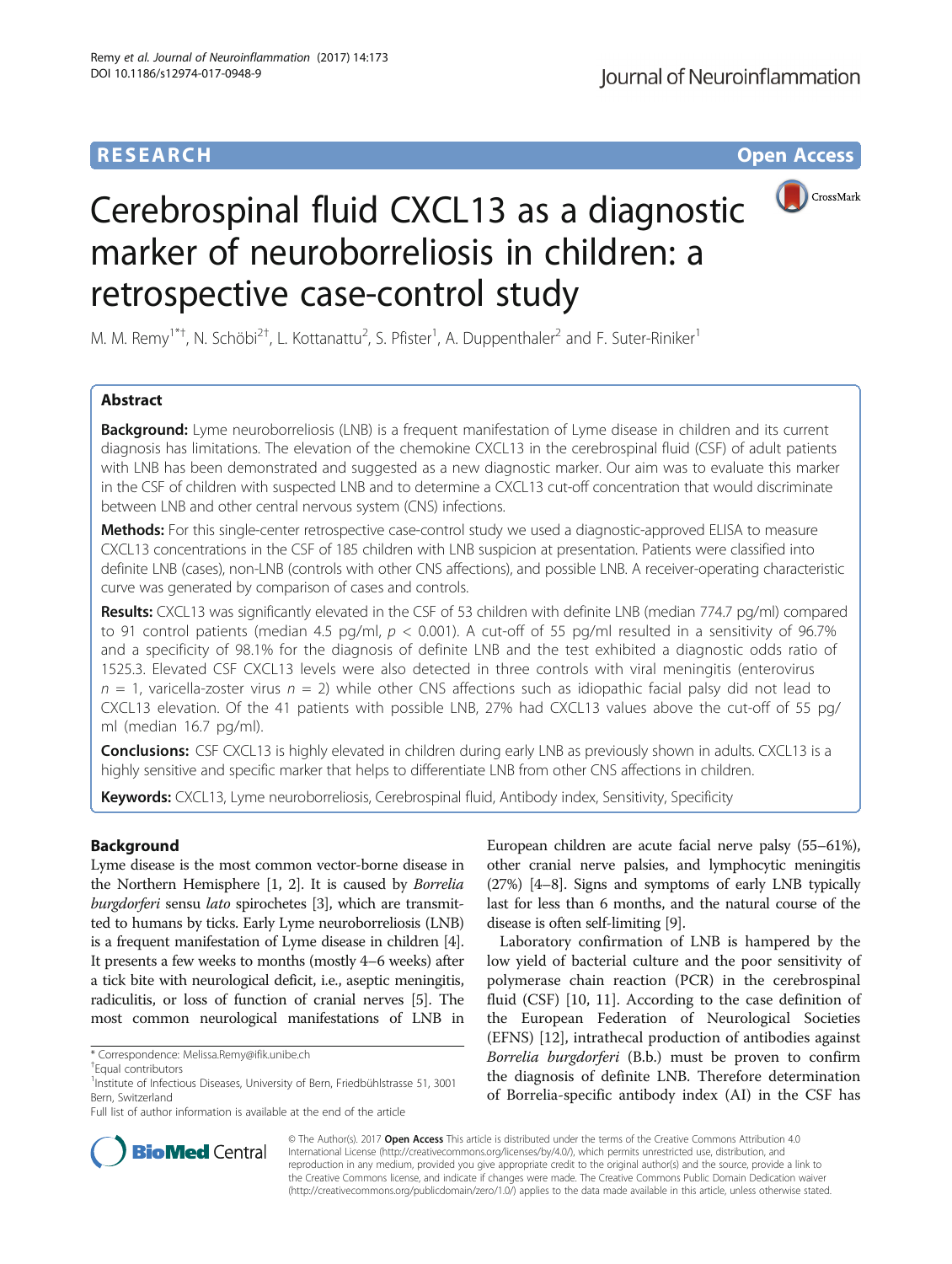become the traditional diagnostic gold standard, despite limitations such as low sensitivity in the very early phase of the disease [[5, 13, 14](#page-7-0)] and persistence for years after eradication of the infection [\[15, 16\]](#page-7-0). In addition, it was shown that up to 20% of patients with proven Borrelia burgdorferi infection have negative AI [\[17\]](#page-7-0). In such cases when suspicion of neuroborreliosis persists, a seroconversion in serum has to be demonstrated after 6 weeks to confirm the diagnosis of LNB [\[12](#page-7-0)], causing uncertainties for patients and delaying treatment. Furthermore, early antibiotic therapy can also affect the humoral response and IgM-IgG switch resulting in negative-specific AI and negative serum IgG [[17\]](#page-7-0). Additional biomarkers with high sensitivity and specificity are therefore necessary to improve diagnostic procedures.

Recently, measurement of the chemokine CXCL13 in CSF samples of suspected LNB patients has been identified as a new potential diagnostic tool [\[18](#page-7-0)–[28](#page-8-0)]. CXCL13 is a B-cell chemoattractant expressed in secondary lymphoid organs including the central nervous system (CNS) [\[29](#page-8-0)]. It is synthesized in early LNB in considerable amounts into the CSF alongside less clinically relevant chemokines and cytokines [[28](#page-8-0), [30](#page-8-0)–[32](#page-8-0)]. CXCL13 promotes the secretion of cytokines that facilitate humoral reactions and migration of B lymphocytes and plasma cells into the CSF [[18\]](#page-7-0). During LNB, B-cells reaches up to 80% of total cells in CSF, clearly exceeding other CNS infections and inflammatory diseases [[29, 33](#page-8-0), [34\]](#page-8-0). Accordingly, a strong up-regulation of CXCL13 was observed in the CSF of early LNB patients and not for other etiologies of CNS inflammation [\[20, 23](#page-7-0)]. In contrast, no correlation between blood levels of CXCL13 and early LNB was demonstrated [\[35\]](#page-8-0). CSF CXCL13 elevation could even be detected before the intrathecal production of B.b.-specific antibodies, confirming the key role of this chemokine in B-cell migration to the infected CNS [\[22, 26](#page-7-0)]. By comparing CXCL13 levels in the CSF of patients with early LNB or with other CNS inflammatory diseases, several studies have determined CXCL13 cut-off levels for the diagnosis of early LNB. These cut-offs vary between 61 pg/ml and 1229 pg/ml [[20](#page-7-0), [21](#page-7-0), [23, 25, 27](#page-7-0)] and were mostly determined for adult patients with inclusion of few pediatric patients [\[21\]](#page-7-0). More studies are therefore required to find a universal cut-off and to firmly establish the diagnostic value of CSF CXCL13 in LNB, especially in children.

The objective of our study was to evaluate the clinical relevance of measuring CXCL13 in the CSF of children with suspected LNB in the endemic region of Bern, Switzerland, and to establish a cut-off value for the diagnosis of early LNB in children. Using specific antibody index as a gold standard, we compared concentrations of CXCL13 among CSF samples of patients with definite LNB, possible LNB, and non-LNB controls.

## **Methods**

## Setting and patients

This is a single-center retrospective case-control study in the endemic region of Bern, Switzerland, over the period of January 2012 to December 2016. Children (0 to 18 years of age) with suspicion of neuroborreliosis and for whom frozen CSF samples were available, were retrospectively identified using the electronic database of the Institute for Infectious Diseases of the University of Bern, Switzerland. Clinical data were obtained from the archived charts or the electronic database of the Children's University Hospital Bern, Switzerland. Patients were divided into the following subgroups according to the European Federation of Neurological Societies (EFNS) guidelines [[12](#page-7-0)]: definite LNB (cases), non-LNB (controls), and possible LNB.

Definite LNB was diagnosed using the following criteria: (i) patients had symptoms consistent with LNB and other relevant differential diagnoses were excluded, (ii) presence of mononuclear pleocytosis (total cell count >5/μl), and (iii) intrathecal production of Borreliaspecific antibodies. Possible LNB was diagnosed if only two out of three criteria were fulfilled. When less than two criteria or when a relevant differential diagnosis was present, LNB was excluded and the case was moved to the control group (non-LNB). Relevant differential diagnoses were defined as: spondylodiscitis, Guillain-Barré syndrome, mastoiditis, hereditary neuropathy, muscular atrophy, stroke, esophoria, erythromelalgia, infections with enterovirus, tick-borne encephalitis virus (TBEV), or varicella-zoster virus (VZV). Patients with malignancies or with CNS symptoms longer than 6 months were excluded from the study. LNB symptoms were defined by one or several of the following symptoms: facial palsy, headache, cranial nerve palsy, meningism, radiculitis, myelitis, ataxia, hemiparesis, fever, blurred vision, and cauda equina syndrome. Known antibiotic pre-treatment was not considered an exclusion criteria since patients who received antibiotics prior to lumbar puncture were not exhaustively identified in our data bank.

## CSF and serum laboratory analyses

Routine CSF and serum laboratory analyses were performed at the University of Bern, Switzerland, respectively, in the Center for Laboratory Medicine (cell count, protein) and in the Institute of Infectious Diseases (serology and antibody index). Serum and CSF samples were subsequently stored at −20 °C at the Institute of Infectious Diseases. A screening test for Borrelia was first performed on fresh serum samples using enzyme-linked immunosorbent assays (ELISA) for IgG and IgM (recomWell, Mikrogen, or Virion/Serion) according to the manufacturer's instructions. In case of positive screening test or persistent suspicion of early neuroborreliosis, CSF/serum antibody index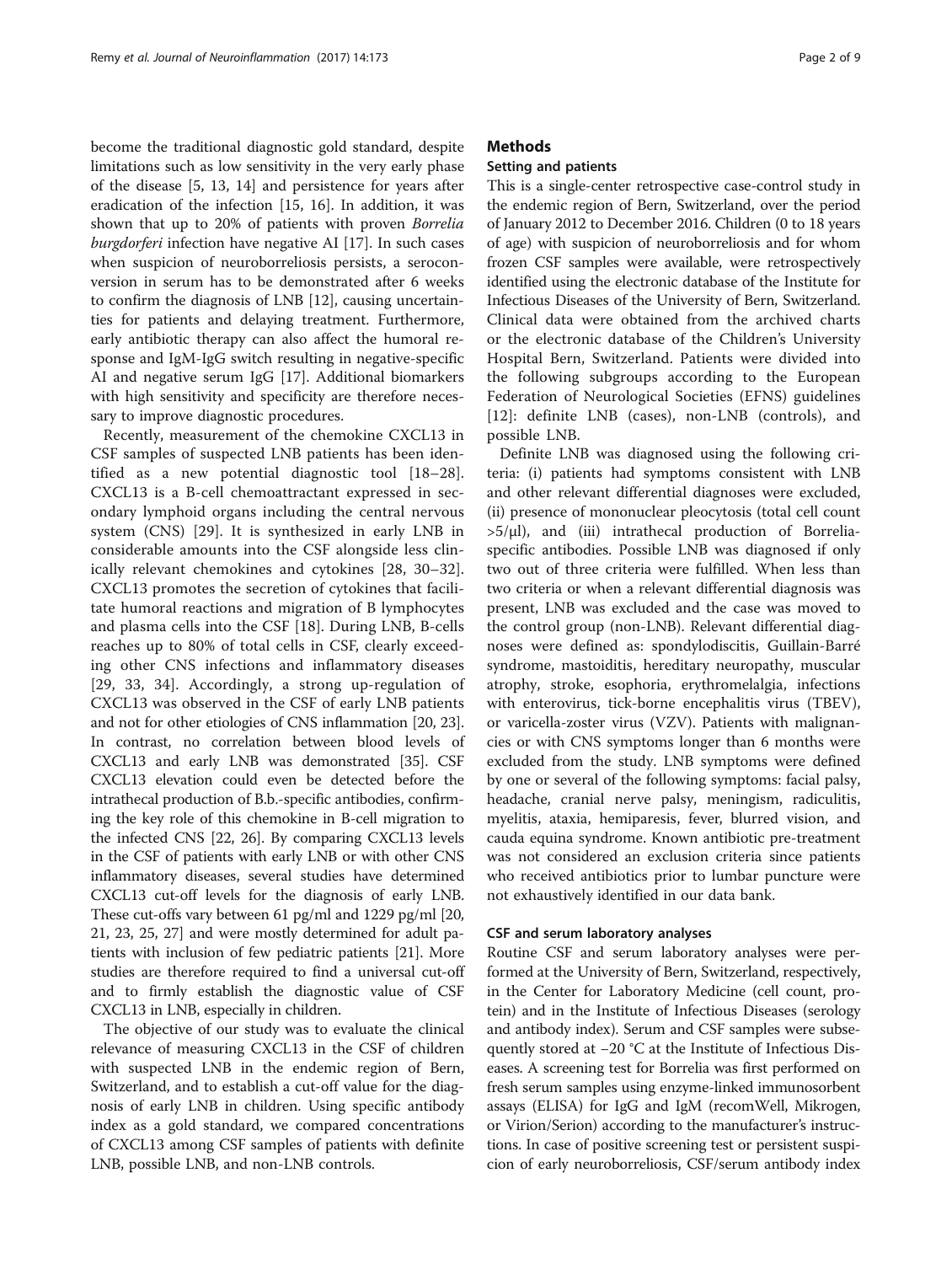was determined. In this case, the presence of Borreliaspecific antibodies in simultaneously sampled serum and CSF probes was determined using IgG and IgM ELISA according to the manufacturer's instructions. Two different ELISA kits were used over the period of the present study (IDEIA, OXOID until May 2014, and Virion/Serion after June 2013). The antibody index (AI) was considered positive when  $\geq 0.3$  (IDEIA, OXOID) or when  $\geq 1.5$  (Virion/Serion).

CSF CXCL13 concentrations were measured by the first diagnostic-approved CXCL13 ELISA (EUROIM-MUN AG, Luebeck, Germany) according to the manufacturer's instructions. CSF samples which had been stored for maximum 3 years at −20 °C were allowed to thaw at room temperature and measurements were performed neat in duplicates (intra-assay variation coefficients <15%). In a few cases, a dilution 1:5 was needed to analyze the samples due to low available volume; this had no influence on the test result. Incubations were done at room temperature. CXCL13 values below the detection limit of 4.6 pg/ml were assigned a value of 4.5 pg/ml. When optical density (OD) values exceeded the OD value of the highest standard, samples were further diluted 1:10 and 1:100 to obtain accurate concentrations of CXCL13. Results were obtained within 4 h.

## **Statistics**

Statistical analyses and ROC curves were performed using GraphPad Prism 6.0 (GraphPad Software, San Diego, USA). Diagnostic test evaluation was performed using MedCalc online calculator (MedCalc Software, Ostend, Belgium). Data are presented as a median (range) value or a number (%) value. Comparison of means was performed using non-parametric Mann-Whitney test.  $P$  values <0.05 were considered significant.

## Results

## Patients

Initially, 207 children with suspicion of Lyme neuroborreliosis at presentation were retrospectively identified for the present study, of which 22 had to be excluded due to malignancy or prolonged symptom duration. The remaining 185 patients were retained, and their CSF was analyzed for CXCL13. Details on sex, age, clinical presentation, and duration of symptoms until diagnostic lumbar puncture are presented in Table [1.](#page-3-0) After routine analyses, 53 patients (29%) were diagnosed with "definite LNB," i.e. positive antibody index (AI), CSF pleocytosis (CSF cell count  $>5$  cells/ $\mu$ l), and neurological symptoms [[12\]](#page-7-0) while 91 patients (49%) were classified as controls in a "non-LNB" group (negative AI and no pleocytosis or presence of a differential diagnosis). Some of these control patients had viral meningitis or encephalitis due to varicella-zoster virus (VZV,  $n = 4$ ), enterovirus

 $(n = 20)$ , or tick-borne encephalitis virus (TBEV,  $n = 5$ ), while others had inflammatory diseases  $(n = 8)$ , idiopathic facial palsy ( $n = 19$ ), primary headache ( $n = 11$ ), or other diseases ( $n = 29$ ). Inflammatory diseases included three Guillain-Barré Syndrome, three retrobulbar optic neuritis, one acute disseminated encephalomyelitis (ADEM), and one parainfectious brainstem encephalitis.

Forty-one additional patients (22%) were classified as "possible LNB" as they fulfilled only two out of three criteria for LNB [[12](#page-7-0)]. This included 27 patients with pleocytosis and a negative AI, 13 patients with pleocytosis and no AI (not performed due to negative serology or lack of material), and 1 patient with a positive AI and no pleocytosis. In these cases, no final diagnosis could be established.

## Diagnostic evaluation of CSF CXCL13 in patients with definite LNB versus non-LNB

The median CXCL13 concentration in the CSF of patients with definite LNB was 774.7 pg/ml and values ranged from 58.9 to 13487.0 pg/ml with 1 outlier at 4.5 pg/ml (Table [2](#page-4-0) and Fig. [1a](#page-4-0)). In comparison, non-LNB patients including patients with other confirmed CNS diseases had a median CSF CXCL13 concentration of 4.5 pg/ml (range 4.5–816 pg/ml). Means were highly significantly different ( $p < 0.001$ , Fig. [1a](#page-4-0)).

To assess the diagnostic performance of CXCL13, a receiver-operating characteristic (ROC) curve was drawn for cases (definite LNB) versus controls (non-LNB, Fig. [1](#page-4-0)b). The optimal cut-off for the diagnosis of definite LNB was 55 pg/ml with a sensitivity of 96.7% and a specificity of 98.1% (Table [3\)](#page-4-0). The positive and negative likelihood ratios [\[36, 37](#page-8-0)] of the CSF CXCL13 test were, respectively, 29.8 and 0.02 resulting in a high diagnostic odds ratio of 1525.3 [[38](#page-8-0)].

## CSF CXCL13 in controls and possible LNB cases

Within the 91 patients of the "non-LNB" group, only 3 patients (3%) had a CSF CXCL13 concentration above the 55 pg/ml cut-off (Table [2](#page-4-0), Fig. [2](#page-5-0)). Two of these patients were diagnosed with varicella by PCR amplification in the CSF and their CXCL13 levels were 239.9 and 145.1 pg/ml. In contrast the other two patients with VZV had very low CXCL13 concentrations (11.7 and 4.5 pg/ml). One patient with enterovirus infection also had a highly elevated level of CXCL13 (816.1 pg/ml) while the other 19 cases of enteroviral infection showed low CSF CXCL13 concentrations with a maximum of 29.3 pg/ml (median 5.8 pg/ml). Median CXCL13 concentrations in the CSF of patients with TBEV was 8.7 pg/ml while inflammatory diseases, facial palsy of unknown origin, primary headache, and other diseases had median CXCL13 levels of 4.5 pg/ml.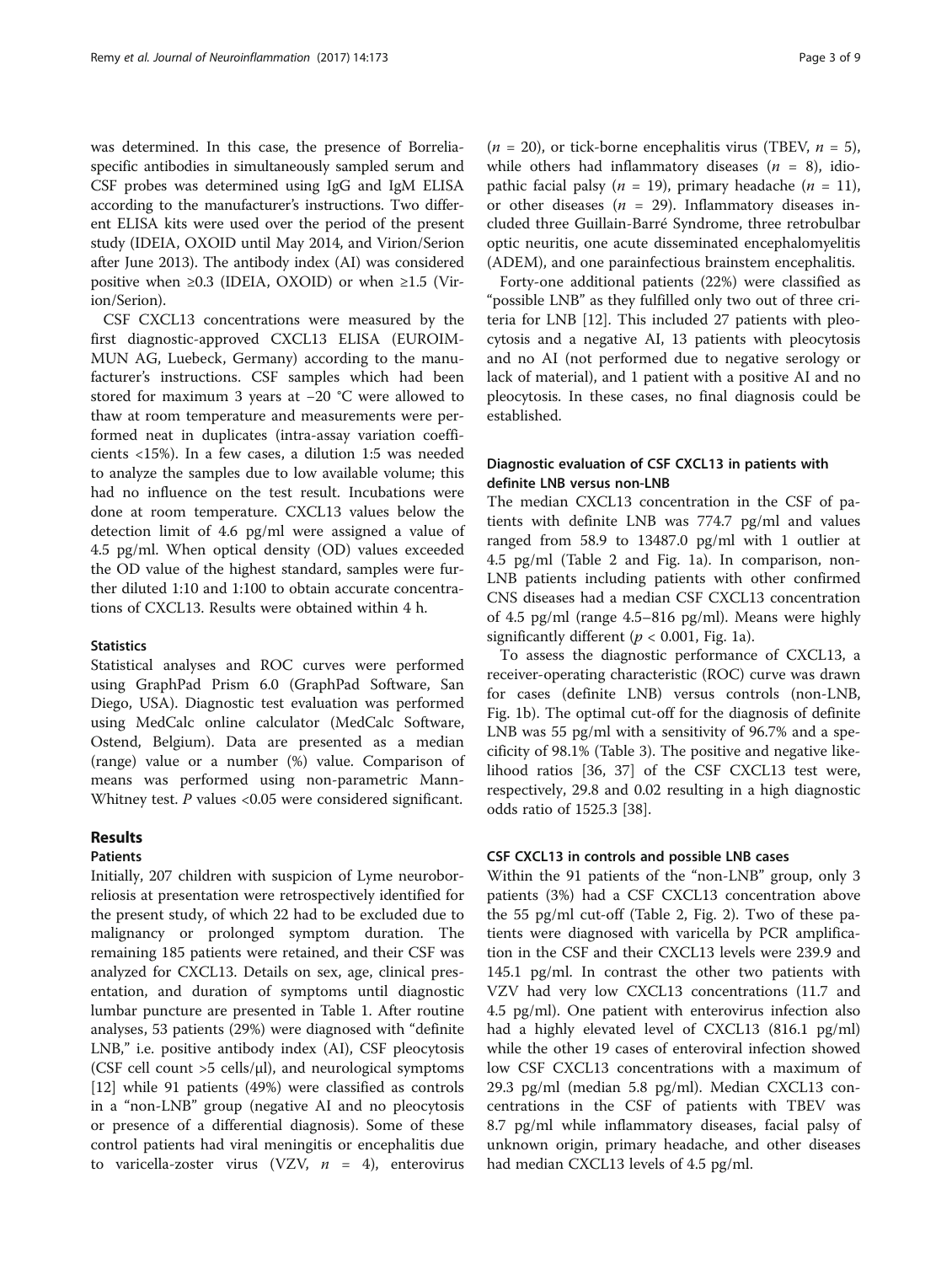<span id="page-3-0"></span>

|                                                                                                              |                         |                             | Table 1 Baseline characteristics of the patient groups                                                                                                                                               |                                       |                                                                                                            |                                       |                                          |                           |                       |                                                                                                                                                                                                                                                                                |                                |
|--------------------------------------------------------------------------------------------------------------|-------------------------|-----------------------------|------------------------------------------------------------------------------------------------------------------------------------------------------------------------------------------------------|---------------------------------------|------------------------------------------------------------------------------------------------------------|---------------------------------------|------------------------------------------|---------------------------|-----------------------|--------------------------------------------------------------------------------------------------------------------------------------------------------------------------------------------------------------------------------------------------------------------------------|--------------------------------|
|                                                                                                              | $\overline{\mathbf{z}}$ | Pleo.                       | n (M/F)                                                                                                                                                                                              | Age <sup>a</sup> (years)              | CSF cell count <sup>a</sup><br>(cells/ul)                                                                  | Mononuclear<br>cells <sup>ª</sup> (%) | duration <sup>ª</sup> (days)<br>symptoms | Facial palsy <sup>b</sup> | Headache <sup>b</sup> | Cranial nerv palsy <sup>b</sup>                                                                                                                                                                                                                                                | Negative serology <sup>b</sup> |
| Definite LNB                                                                                                 |                         |                             | 53 (30/23)                                                                                                                                                                                           | $7.7 (2.2 - 15.5)$                    | 154.0 (8-1289)                                                                                             | 98.5 (74-100)                         | $(601 - 0)$ 0.6                          | 35 (66)                   | 15 (28)               | 1(2)                                                                                                                                                                                                                                                                           | 5(9)                           |
| Possible LNB                                                                                                 |                         |                             | 41 (17/24)                                                                                                                                                                                           | $8.3(1.8-15.7)$                       | 47.0 (3-999)                                                                                               | 96.4 (10-100)                         | $4.0 (0 - 128)$                          | 8 (20)                    | 20 (49)               | 4(10)                                                                                                                                                                                                                                                                          | 25 (61)                        |
| AI neg.                                                                                                      |                         |                             | 27 (10/17)                                                                                                                                                                                           | 8.8 (1.8-15.7)                        | 76.0 (7-999)                                                                                               | 97.7 (10-100)                         | 3.0 $(0-14)$                             | 5 (19)                    | 13 (48)               | 4(15)                                                                                                                                                                                                                                                                          | 13 (48)                        |
| Al nd.                                                                                                       | p                       |                             | 13(6/7)                                                                                                                                                                                              | $6.2 (2.7 - 15.5)$                    | $31.0(16-448)$                                                                                             | 96.0 (59-100)                         | $6.0(1 - 128)$                           | 2(15)                     | 7 (54)                | $\circ$                                                                                                                                                                                                                                                                        | 12 (92)                        |
| AI pos.                                                                                                      |                         |                             | (1/0)                                                                                                                                                                                                | 7.9                                   | 3.0                                                                                                        | p                                     | 14.0                                     | (100)                     | $\circ$               | (0)                                                                                                                                                                                                                                                                            | $\circ$                        |
| Non-LNB                                                                                                      |                         |                             | 91 (49/42)                                                                                                                                                                                           | $10.0 (1.1 - 17.7)$                   | $2.0(0-1174)$                                                                                              | 75.7 (18-99)                          | $3.0(0-166)$                             | 23 (25)                   | 33 (36)               | 6(7)                                                                                                                                                                                                                                                                           | 69 (76)                        |
| $\gtrapprox$                                                                                                 |                         |                             | 4(3/1)                                                                                                                                                                                               | $7.8(1.8 - 17.7)$                     | 7.5 (0-579)                                                                                                | 95.9 (92-99)                          | 5.5 (0-10)                               | 2(50)                     | 1(25)                 | $\circ$                                                                                                                                                                                                                                                                        | 4(100)                         |
| Enterovirus                                                                                                  | I                       | $\stackrel{+}{\rightarrow}$ | 20 (10/10)                                                                                                                                                                                           | $7.2(1.1 - 15.2)$                     | $194.0 (0 - 1174)$                                                                                         | 76.5 (18-98)                          | $1.0 (0 - 21)$                           | $\circ$                   | 13 (65)               | $\circ$                                                                                                                                                                                                                                                                        | 17 (85)                        |
| TBEV                                                                                                         |                         | $^{+}$                      | 5 (4/1)                                                                                                                                                                                              | $10.8$ $(5.6 - 15)$                   | 80.0 (43-104)                                                                                              | 71.6 (28-90)                          | $3.0(2-5)$                               | $\circ$                   | 5 (100)               | $\circ$                                                                                                                                                                                                                                                                        | 3(60)                          |
| Inflammatory                                                                                                 |                         |                             | $8(1/7)$                                                                                                                                                                                             | $10.4 (5 - 15.5)$                     | $2.0 (0 - 5)$                                                                                              | pd                                    | $2.5(1-31)$                              | $\circ$                   | $\circ$               | $\circ$                                                                                                                                                                                                                                                                        | 5 (63)                         |
| Facial palsy                                                                                                 |                         |                             | 19 (11/8)                                                                                                                                                                                            | ŕ.<br>$11.7(1.5-15$                   | $2.0 (0 - 5)$                                                                                              | 걷                                     | $3.0 (0 - 38)$                           | 19 (100)                  | $\circ$               | $\circ$                                                                                                                                                                                                                                                                        | 14(74)                         |
| Headache                                                                                                     |                         | I                           | 11 (3/8)                                                                                                                                                                                             | $\widetilde{O}$ .<br>$13.8(6.1 - 16)$ | $0.0(0-3)$                                                                                                 | g                                     | $31.0 (0 - 166)$                         | $\circ$                   | 11(100)               | $\circ$                                                                                                                                                                                                                                                                        | 7 (64)                         |
| Others                                                                                                       |                         | I                           | 24 (17/7)                                                                                                                                                                                            | $6.6(2.1 - 17.4)$                     | $1.0 (0-5)$                                                                                                | 5                                     | $4.0(0-162)$                             | 2(8)                      | 3(13)                 | 6 (25)                                                                                                                                                                                                                                                                         | (6/9)                          |
| Total                                                                                                        |                         |                             | 185 (96/89)                                                                                                                                                                                          | $8.2(1.1 - 17.7)$                     | 34.0 (0-1289)                                                                                              | 97.1 (10-100)                         | 5.0 (0-166)                              | 66 (36)                   | 68 (37)               | 11(6)                                                                                                                                                                                                                                                                          | 99 (54)                        |
| "Data are presented as median (range)<br><sup>b</sup> Data are presented as number (%)<br>encephalitis virus |                         |                             | LNB Lyme neuroborreliosis, AI antibody index, Pleo. pleocytosis (>5<br>The "Inflammatory" group included three Guillain-Barré syndrome,<br>Symptoms duration is until the diagnostic lumbar puncture |                                       | Negative serology means negative Borrelien-specific IgM and IgG screening test in blood at initial work-up |                                       |                                          |                           |                       | cells/µl in CSF), n numbers, M/F male/female, neg. negative, nd not determined, pos. positive, VZV varicella-zoster virus, TBEV tick-borne<br>three retrobulbar optic neuritis, one acute disseminated encephalomyelitis (ADEM), and one parainfectious brainstem encephalitis |                                |
|                                                                                                              |                         |                             |                                                                                                                                                                                                      |                                       |                                                                                                            |                                       |                                          |                           |                       |                                                                                                                                                                                                                                                                                |                                |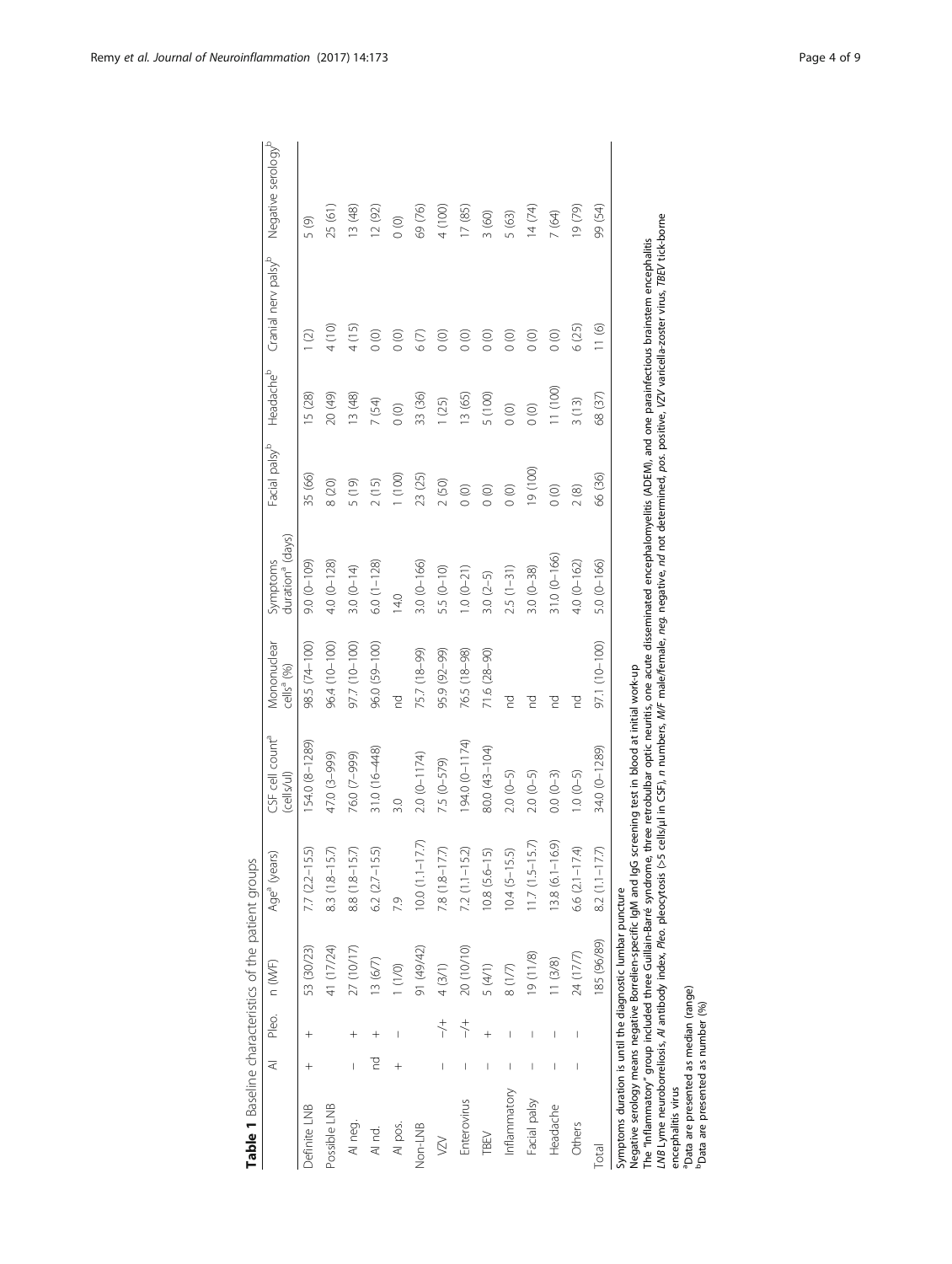<span id="page-4-0"></span>Table 2 CXCL13 concentrations in different disease groups

|                    | AI     | Pleo.  | n   | CXCL13 <sup>ª</sup> (pg/ml) | CXCL13 > CO <sup>b</sup> |
|--------------------|--------|--------|-----|-----------------------------|--------------------------|
| Definite LNB       | $^{+}$ | $^{+}$ | 53  | 774.7 (4.5–13487)           | 52 (98)                  |
| Possible I NB      |        |        | 41  | $16.7(4.5 - 1418.6)$        | 11(27)                   |
| Al neg.            |        | $^{+}$ | 27  | 25.0 (4.5–384.1)            | 9(33)                    |
| AI nd.             | nd     | $+$    | 13  | $8.1(4.5 - 1418.6)$         | 2(15)                    |
| Al pos.            | $^{+}$ |        | 1   | 13.9                        | 0(0)                     |
| Non-LNB            |        |        | 91  | $4.5(4.5 - 816.1)$          | 3(3)                     |
| <b>VZV</b>         |        | $-\pi$ | 4   | 78.4 (4.5-239.9)            | 2(50)                    |
| <b>Enterovirus</b> |        | $-\/+$ | 20  | $5.8(4.5 - 816.1)$          | 1(5)                     |
| <b>TBEV</b>        |        | $^{+}$ | 5   | $8.7(6.7-19.9)$             | 0(0)                     |
| Inflammatory       |        |        | 8   | $4.5(4.5-21.1)$             | 0(0)                     |
| Facial palsy       |        |        | 19  | $4.5(4.5 - 14.6)$           | 0(0)                     |
| Headache           |        |        | 11  | $4.5(4.5 - 7.4)$            | 0(0)                     |
| Others             |        |        | 24  | $4.5(4.5-50.4)$             | 0(0)                     |
| Total              |        |        | 185 | 10.4 (4.5-13487)            | 66 (36)                  |

The "Inflammatory" group included three Guillain-Barré syndrome, three retrobulbar optic neuritis, one acute disseminated encephalomyelitis (ADEM), and one parainfectious brainstem encephalitis

CO cut-off determined at 55 pg/ml in our study, LNB Lyme neuroborreliosis, AI antibody index, Pleo. pleocytosis ( $>5$  cells/ul in CSF), n numbers, neg. negative, nd not determined, pos. positive, VZV varicella-zoster virus, TBEV tick-borne encephalitis virus

<sup>a</sup>Data are presented as median (range)

b Data are presented as number (%)

In the possible LNB group, CXCL13 concentrations ranged from 4.5 to 1418.6 pg/ml (Table 2, Fig. [3](#page-5-0)). Patients were subdivided according to pleocytosis and AI availability. Most of them exhibited pleocytosis together with a negative AI ( $n = 27$ ), of which nine (33%) had

|  |  |                                      | <b>Table 3</b> Accuracy of CSF CXCL13 test to diagnose definite LNB |  |
|--|--|--------------------------------------|---------------------------------------------------------------------|--|
|  |  | in children using a 55 pg/ml cut-off |                                                                     |  |

| .                     |                        |
|-----------------------|------------------------|
| Sensitivity %         | 96.7 (90.7-99.3)       |
| Specificity %         | 98.1 (89.9-100.0)      |
| Positive LR           | 29.8 (9.8-90.6)        |
| Negative LR           | $0.02(0.0 - 0.14)$     |
| Diagnostic odds ratio | 1525.3 (154.6-15047.4) |

Definite LNB cases ( $n = 53$ ) were compared to control non-LNB cases ( $n = 96$ ) LR likelihood ratio. 95% confidence interval is indicated in parentheses

elevated CSF CXCL13 concentration. Another group of 13 possible LNB patients had pleocytosis but no determined antibody index due to a negative serology at initial work-up (in 92%, Table [1\)](#page-3-0) and/or due to lack of material. Two (15%) of these 13 patients showed elevated levels of CXCL13 (Table 2, Fig. [3](#page-5-0)). The only patient with a positive index and no pleocytosis had a low CSF CXCL13 concentration (13.9 pg/ml). Possible LNB patients predominantly presented with headache along with meningitis (49%), acute facial palsy (20%), or other cranial nerve palsies (10%, Tables [1](#page-3-0) and [4\)](#page-5-0). None of these symptoms were associated with a clear CXCL13 pattern (Table [4\)](#page-5-0). Results of CSF examination (Table [1](#page-3-0)) were highly variable but a lower percentage of mononuclear cells (<74%) was associated with a negative CSF CXCL13 result (Table [4\)](#page-5-0). Also, patients presenting with symptoms with a duration of 5–7 days were for 73% positive for CXCL13 (Table [4](#page-5-0)). No other microorganisms could be found to confirm or



value of 4.5 pg/ml. The dashed line indicates the optimal cut-off at 55 pg/ml. LNB Lyme neuroborreliosis. Means were compared by a Mann-Whitney test. \*\*\*P < 0.001. **b** Receiver-operating characteristic (ROC) curve of CSF CXCL13 levels from definite LNB patients versus control non-LNB patients. The dashed line indicates the optimal cut-off at 55 pg/ml. AUC area under the curve (95% confidence interval)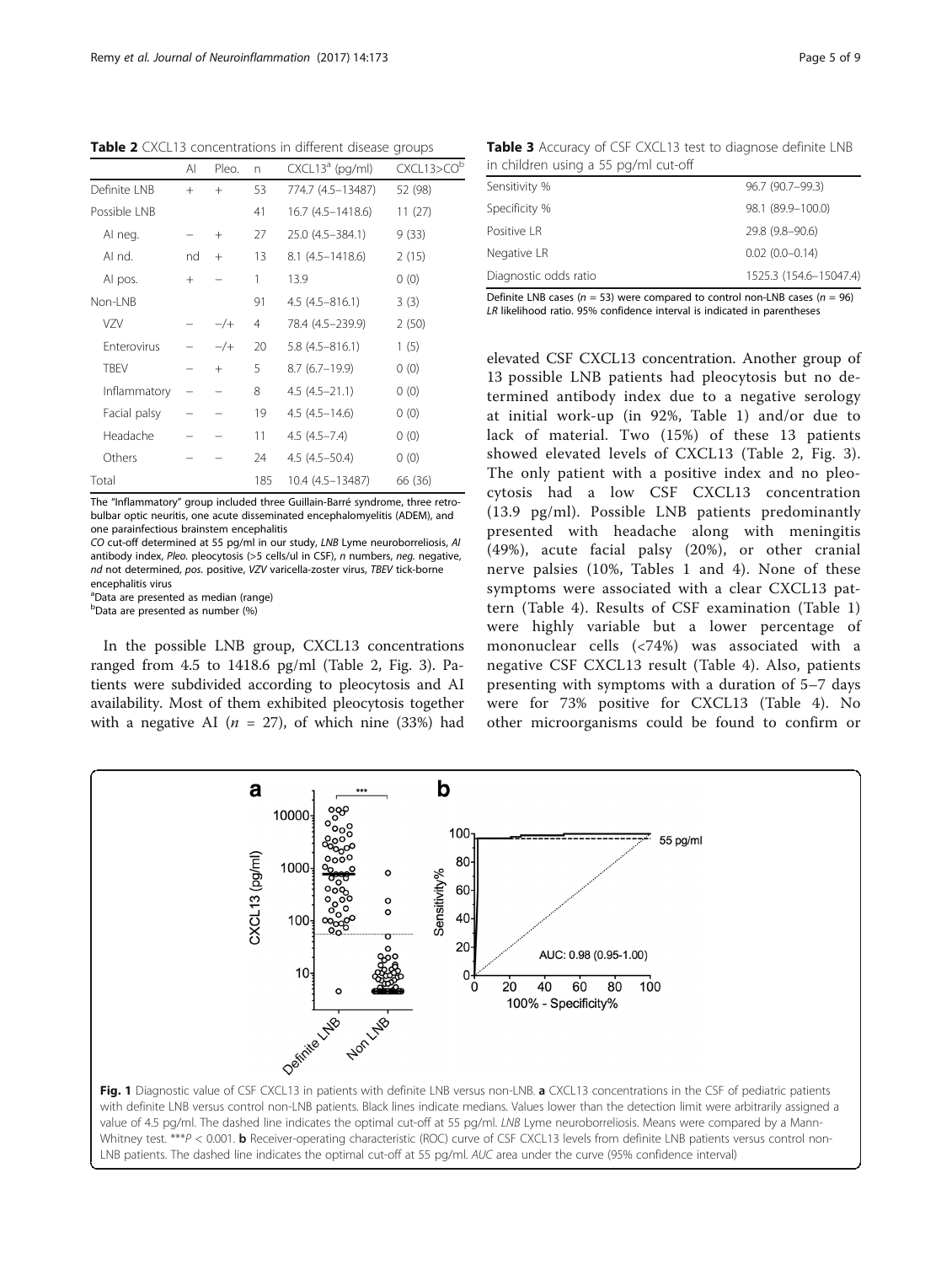<span id="page-5-0"></span>

Fig. 2 CSF CXCL13 concentrations in various control groups. Non-LNB patients were further classified in various disease groups according to the presence of a differential diagnosis. Definite LNB patients are shown for comparison. Black lines indicate medians. Values lower than the detection limit were arbitrarily assigned a value of 4.5 pg/ml. The dashed line indicates the optimal cut-off at 55 pg/ml. The "Inflammatory" group included three Guillain-Barré syndrome, three retrobulbar optic neuritis, one acute disseminated encephalomyelitis (ADEM), and one parainfectious brainstem encephalitis. VZV varicellazoster virus, TBEV tick-borne encephalitis virus



infer LNB suspicion in these 41 patients with uncertain diagnosis.

## **Discussion**

We demonstrate that CXCL13 is highly elevated in the CSF of children with definite LNB and confirm previous findings in adult and mixed population [\[18](#page-7-0)–[28\]](#page-8-0). By comparison with pediatric patients bearing similar CNS symptoms, we show that the human diagnosticapproved CXCL13 ELISA (Euroimmun) has a very high diagnostic performance (odds ratio 1525.3, [\[38](#page-8-0)]) for the diagnosis of early LNB with a cut-off at 55 pg/ml.

In the literature, cut-offs range from less than 100 to more than 1229 pg/ml and were determined using a similar but not diagnostic-approved CXCL13 ELISA (Quantikine, R&D). A cut-off at 250 pg/ml had been twice suggested [[23, 26](#page-7-0)]. The studies, however, included mostly adult patients with very different symptoms, i.e., asymptomatic HIV, bacterial meningitis, or conditions that also result in a CSF CXCL13 increase, i.e., neurosyphilis or *Cryptococcus neoformans* infections [\[25](#page-7-0)]. This might have led to the difference in cut-off compared to our pediatric study. Recently, Pícha et al. [[27\]](#page-7-0) have strictly compared LNB adult patients to patients with aseptic non-borrelial CNS infections, and their lowest proposed cut-off was 29 pg/ml with a sensitivity of 90% and a specificity of only 72%. Contrary to our study, both definite and possible LNB cases were included in the cases numbers to determine this cut-off and elevated CXCL13 values in the non-LNB group were not discussed.

Within our definite LNB cases, only one patient had a CSF CXCL13 concentration lower than the defined cutoff of 55 pg/ml. She was a 3-year-old girl who was

Table 4 CXCL13 results in the possible LNB group according to various baseline characteristics

|                     | n(%)     | CXCL13 > CO |
|---------------------|----------|-------------|
| Possible INB        | 41 (100) | 11(27)      |
| Leading symptoms    |          |             |
| Facial palsy        | 8(20)    | 2(25)       |
| Headache            | 20 (49)  | 7(35)       |
| Cranial nerve palsy | 4(10)    | 1(25)       |
| Mononuclear cells   |          |             |
| $\geq 74\%$         | 32 (78)  | 11(34)      |
| <74%                | 8(20)    | 0(0)        |
| Symptoms duration   |          |             |
| <5 days             | 22 (54)  | 2(9)        |
| $5-7$ days          | 11(27)   | 8(73)       |
| >7 days             | 8(20)    | 1(13)       |

Data are presented as number (%). CO cut-off determined at 55 pg/ml in our study, LNB Lyme neuroborreliosis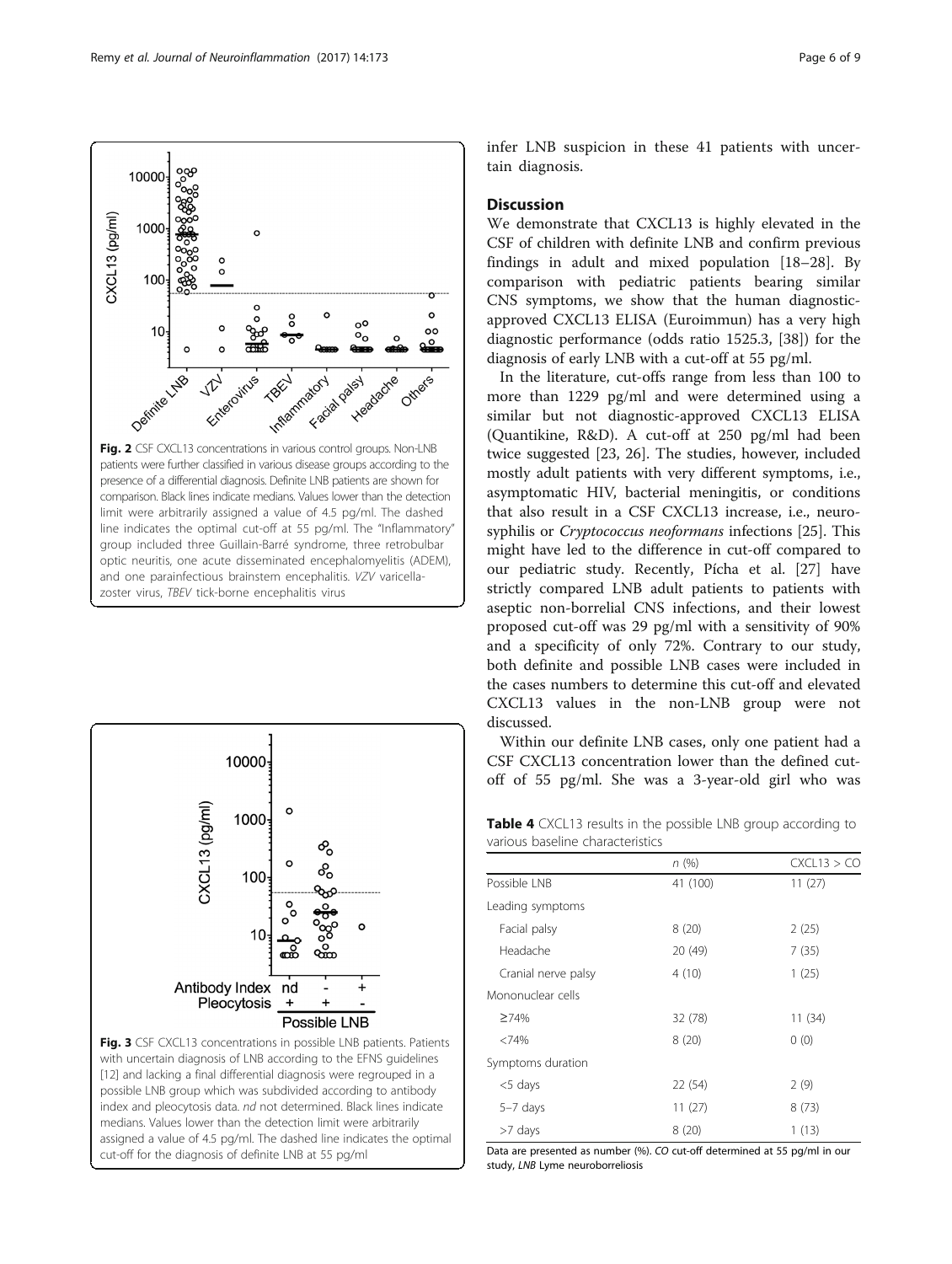treated for an erythema migrans with amoxicillin 2 weeks before the onset of an acute facial palsy. She had a positive AI but a low CSF cell count of eight cells per microliter and her CXCL13 value was 4.5 pg/ml. It is known that CSF CXCL13 levels quickly decline after the initiation of an antibiotic treatment with ceftriaxone or doxycycline [[25,](#page-7-0) [39, 40](#page-8-0)]; whether amoxicillin has a comparable effect is unknown and needs further evaluation. Similarly, the only "possible LNB" patient with a positive index and no pleocytosis had been treated with amoxicillin 11 days before lumbar puncture, which could explain the lack of pleocytosis as well as the low CSF CXCL13 concentration (13.9 pg/ml). In children, antibiotic treatments are frequently used in case of febrile infections and the likelihood for a coincidence of antibiotics pre-treatment with the onset of early LNB is high. In our retrospective study, however, these treatments were poorly documented, constituting a limitation to our results' interpretation. CXCL13 values in our definite LNB patients might also be lower than in other studies where only untreated LNB patients were included. Long-term storage of CSF samples could in theory affect chemokine concentrations too. Previous studies have, however, reported good stability of CSF CXCL13 over repeated freeze-thaws and in CSF samples kept frozen for up to 5 years [[23](#page-7-0), [25](#page-7-0)].

Patients with possible LNB and a negative AI had a very short history of symptoms (median 3 days), compared to 9 days for patients with definite LNB. Such short symptoms durations could explain the lack of intrathecal antibody production [\[17, 20](#page-7-0)] and highlight the benefits of measuring CXCL13 in extremely early cases. In adults, CXCL13 could indeed be detected very early and sometimes even before pleocytosis occurred [[22, 26\]](#page-7-0).

Our study also shows for the first time the expected percentage of mononuclear cells in the CSF of children with definite LNB (median 98.5%, range 74–100%, Table [1](#page-3-0)). Concordantly, all possible LNB patients with less than 74% mononuclear cells had a negative CSF CXCL13 result (Table [4\)](#page-5-0), hence virtually excluding true LNB according to the low negative likelihood ratio of the test.

Concerning controls, CSF CXCL13 concentrations were elevated in two cases of varicella-zoster virus and one case of enterovirus infection, both of which were detected in the patients' CSF by PCR. Borrelia serology at presentation was negative for these three patients and for the enterovirus case it was still negative 6 weeks after the onset of symptoms, excluding a concomitant Borrelia infection. Such a sporadic elevation of CXCL13 in the CSF of patients with viral meningitis (VZV, enterovirus, TBEV, herpes simplex virus) had already been observed in previous studies [[19, 20, 23](#page-7-0), [25, 26](#page-7-0)] and probably

reflects a rare transient induction of CXCL13 in the virally infected CNS. In our 5 pediatric cases of TBEV, however, CSF CXCL13 remained negative. In the literature, CSF CXCL13 elevation was also demonstrated for other diseases such as chronic infections (HIV, neurosyphilis) and autoimmune diseases (including multiple sclerosis or anti-NMDAR encephalitis) [\[20](#page-7-0), [23](#page-7-0), [25,](#page-7-0) [39](#page-8-0)– [43\]](#page-8-0), which are more prevalent in the adult population and were not represented in our study; as well as CNS lymphomas and some bacterial infections [[19, 20,](#page-7-0) [44](#page-8-0)], which show a very different clinical picture and were not included in our study.

The strength of the CXCL13 diagnostic test (Table [3](#page-4-0)) was determined for confirmed definite LNB cases in comparison to non-LNB controls and therefore should help refine the diagnosis in uncertain cases of LNB suspicion. Within all possible LNB cases, 27% of patients exhibited elevated CSF CXCL13 concentrations, which corresponds to a high likelihood of true LNB (Table [3](#page-4-0)). According to the EFNS guidelines, a positive serology for Borrelia would however be needed 6 weeks later in order to confirm the diagnosis of neuroborreliosis in these uncertain possible LNB cases with a negative AI. This was not routinely performed in our retrospectively studied population and could only be confirmed in 1 out of 11 cases; a lack of data which clearly limits the interpretation of our results. Since no other microorganisms could be found in these patients early LNB therefore remained a highly likely but unconfirmed diagnosis. Such cases will be further examined in a prospective study.

CSF CXCL13 test would be especially helpful in an emergency setting when children present with acute facial palsy or headache and meningitis (Table [4](#page-5-0)). Acute facial palsy is the most common finding in European children with early LNB [\[4](#page-7-0), [8](#page-7-0)]; however, its first differential diagnosis is idiopathic facial palsy as 40–75% of pediatric unilateral facial paralysis have unknown etiology [[45, 46\]](#page-8-0). In our controls, we had 19 cases of idiopathic cases which all showed negative CSF CXCL13 (Fig. [2](#page-5-0), Table [2\)](#page-4-0), reinforcing the strength of the CXCL13 diagnostic test in uncertain cases of facial palsy. Regarding pediatric emergencies, CSF CXCL13 diagnostic test also requires less biologic material and has faster turn-around time compared to the AI. As little as 150 μl of CSF and 4 h are needed to complete the test compared to 800 μl and up to several days for the AI.

## **Conclusions**

Our study on children with LNB symptoms supports previous findings in adults showing a high diagnostic performance of CSF CXCL13 for definite LNB cases, especially in case of negative serology, negative AI, or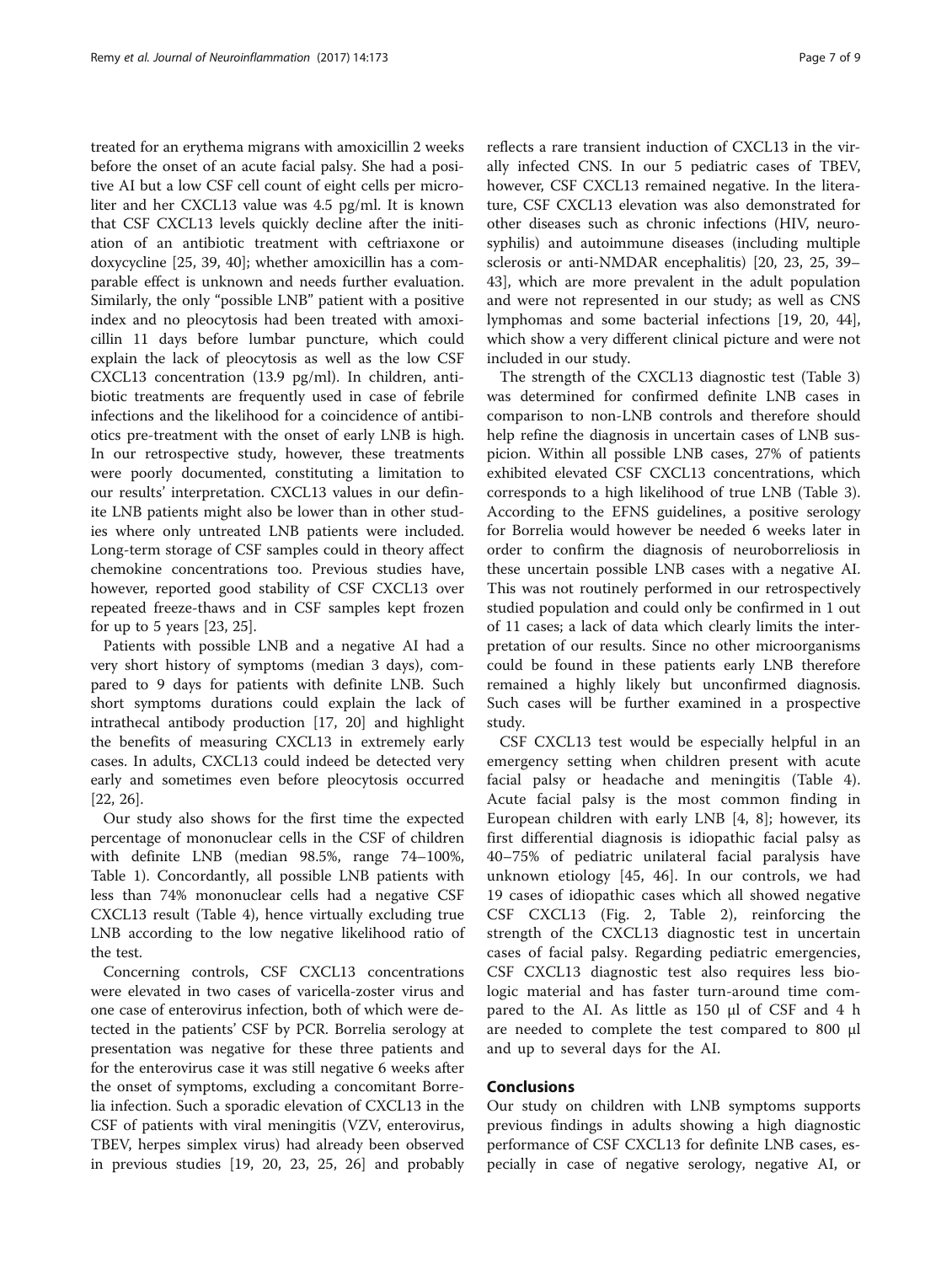<span id="page-7-0"></span>impossibility to perform the AI. The excellent negative likelihood ratio of the test (0.02) combined with pre-test probabilities should enable rapid exclusion of LNB in case of negative CSF CXCL13 results and absence of previous antibiotic treatment, while the high positive likelihood ratio (29.8) will also give a strong diagnostic lead [[36](#page-8-0), [37\]](#page-8-0). Therefore, we recommend the systematic use of the CXCL13 diagnostic-approved ELISA in children to help clinicians in taking prompt decisions regarding treatment.

#### Abbreviations

AI: Antibody index; CNS: Central nervous system; CSF: Cerebrospinal fluid; EFNS: European Federation of Neurological Societies; ELISA: Enzyme-linked immunosorbent assays; LNB: Lyme neuroborreliosis; OD: Optical density; PCR: Polymerase chain reaction; TBEV: Tick-borne encephalitis virus; VZV: Varicella-zoster virus

#### Acknowledgements

We wish to thank Cora Sägesser and the laboratory staff of the Serology Department of the Institute for Infectious Disease for excellent technical assistance, as well as Lucy J. Hathaway for critical appraisal of the manuscript.

#### Funding

The authors declare no financial support.

#### Availability of data and materials

The datasets used and/or analyzed during the current study are available from the corresponding author on reasonable request.

#### Authors' contributions

MR and NS analyzed and interpreted the patients' data. MR and NS wrote the manuscript. All authors read and approved the final manuscript.

## Ethics approval and consent to participate

Our study was approved by the Cantonal Ethics Committee Bern (218/15, study number 2907). All analyses were performed retrospectively in stored material and therefore no informed consent from the parents was needed. All data were coded, and anonymity was maintained throughout data analysis.

#### Consent for publication

Not applicable.

#### Competing interests

The authors declare that they have no competing interests.

## Publisher's Note

Springer Nature remains neutral with regard to jurisdictional claims in published maps and institutional affiliations.

#### Author details

<sup>1</sup>Institute of Infectious Diseases, University of Bern, Friedbühlstrasse 51, 3001 Bern, Switzerland. <sup>2</sup>Department of Pediatrics, Bern University Hospital, University of Bern, Bern, Switzerland.

### Received: 22 May 2017 Accepted: 24 August 2017 Published online: 31 August 2017

#### References

- 1. Aeschlimann A, Chamot E, Gigon F, Jeanneret JP, Kesseler D, Walther C. B. burgdorferi in Switzerland. Zentralbl Bakteriol Mikrobiol Hyg A. 1987;263: 450–8.
- 2. Stanek G, Wormser GP, Gray J, Strle F. Lyme borreliosis. Lancet. 2012;379: 461–73.
- 3. Koedel U, Fingerle V, Pfister HW. Lyme neuroborreliosis-epidemiology, diagnosis and management. Nat Rev Neurol. 2015;11(8):446–56.
- 4. Christen HJ. Lyme neuroborreliosis in children. Ann Med. 1996;28:235–40.
- 6. Skogman BH, Croner S, Nordwall M, Eknefelt M, Ernerudh J, Forsberg P. Lyme neuroborreliosis in children: a prospective study of clinical features, prognosis, and outcome. Pediatr Infect Dis J. 2008;27:1089–94.
- 7. Albisetti M, Schaer G, Good M, Boltshauser E, Nadal D. Diagnostic value of cerebrospinal fluid examination in children with peripheral facial palsy and suspected Lyme borreliosis. Neurology. 1997;49:817–24.
- 8. Broekhuijsen-van Henten DM, Braun KPJ, Wolfs TFW. Clinical presentation of childhood neuroborreliosis; neurological examination may be normal. Arch Dis Child. 2010;95:910–4.
- 9. Krüger H, Kohlhepp W, König S. Follow-up of antibiotically treated and untreated neuroborreliosis. Acta Neurol Scand. 1990;82:59–67.
- 10. Aguero-Rosenfeld ME, Wang G, Schwartz I, Wormser GP. Diagnosis of Lyme borreliosis. Clin Microbiol Rev. 2005;18:484–509.
- 11. Lebech AM, Hansen K, Brandrup F, Clemmensen O, Halkier-Sørensen L. Diagnostic value of PCR for detection of Borrelia burgdorferi DNA in clinical specimens from patients with erythema migrans and Lyme neuroborreliosis. Mol Diagn. 2000;5:139–50.
- 12. Mygland A, Ljøstad U, Fingerle V, Rupprecht T, Schmutzhard E, Steiner I, Societies EFoN. EFNS guidelines on the diagnosis and management of European Lyme neuroborreliosis. Eur J Neurol. 2010;17:8–16. e11–14
- 13. Ljøstad U, Skarpaas T, Mygland A. Clinical usefulness of intrathecal antibody testing in acute Lyme neuroborreliosis. Eur J Neurol. 2007;14:873–6.
- 14. Blanc F, Jaulhac B, Fleury M, de Seze J, de Martino SJ, Remy V, Blaison G, Hansmann Y, Christmann D, Tranchant C. Relevance of the antibody index to diagnose Lyme neuroborreliosis among seropositive patients. Neurology. 2007;69:953–8.
- 15. Hammers-Berggren S, Hansen K, Lebech AM, Karlsson M. Borrelia burgdorferi-specific intrathecal antibody production in neuroborreliosis: a follow-up study. Neurology. 1993;43:169–75.
- 16. Krüger H, Reuss K, Pulz M, Rohrbach E, Pflughaupt KW, Martin R, Mertens HG. Meningoradiculitis and encephalomyelitis due to Borrelia burgdorferi: a follow-up study of 72 patients over 27 years. J Neurol. 1989;236:322–8.
- 17. Djukic M, Schmidt-Samoa C, Lange P, Spreer A, Neubieser K, Eiffert H, Nau R, Schmidt H. Cerebrospinal fluid findings in adults with acute Lyme neuroborreliosis. J Neurol. 2012;259:630–6.
- 18. Rupprecht TA, Plate A, Adam M, Wick M, Kastenbauer S, Schmidt C, Klein M, Pfister H-W, Koedel U. The chemokine CXCL13 is a key regulator of B cell recruitment to the cerebrospinal fluid in acute Lyme neuroborreliosis. J Neuroinflammation. 2009;6:42.
- 19. Senel M, Rupprecht TA, Tumani H, Pfister HW, Ludolph AC, Brettschneider J. The chemokine CXCL13 in acute neuroborreliosis. J Neurol Neurosurg Psychiatry. 2010;81:929–33.
- 20. Schmidt C, Plate A, Angele B, Pfister HW, Wick M, Koedel U, Rupprecht TA. A prospective study on the role of CXCL13 in Lyme neuroborreliosis. Neurology. 2011;76(12):1051–8.
- 21. Wutte N, Berghold A, Löffler S, Zenz W, Daghofer E, Krainberger I, Kleinert G, Aberer E. CXCL13 chemokine in pediatric and adult neuroborreliosis. Acta Neurol Scand. 2011;124:321–8.
- 22. Tjernberg I, Henningsson AJ, Eliasson I, Forsberg P, Ernerudh J. Diagnostic performance of cerebrospinal fluid chemokine CXCL13 and antibodies to the C6-peptide in Lyme neuroborreliosis. J Infect. 2011;62:149–58.
- 23. van Burgel ND, Bakels F, Kroes ACM, van Dam AP. Discriminating Lyme neuroborreliosis from other neuroinflammatory diseases by levels of CXCL13 in cerebrospinal fluid. J Clin Microbiol. 2011;49:2027–30.
- 24. Sillanpää H, Skogman BH, Sarvas H, Seppälä IJT, Lahdenne P. Cerebrospinal fluid chemokine CXCL13 in the diagnosis of neuroborreliosis in children. Scand J Infect Dis. 2013;45:526–30.
- 25. Hytönen J, Kortela E, Waris M, Puustinen J, Salo J, Oksi J. CXCL13 and neopterin concentrations in cerebrospinal fluid of patients with Lyme neuroborreliosis and other diseases that cause neuroinflammation. J Neuroinflammation. 2014;11:103.
- 26. Rupprecht TA, Lechner C, Tumani H, Fingerle V. CXCL13: a biomarker for acute Lyme neuroborreliosis: investigation of the predictive value in the clinical routine. Nervenarzt. 2014;85(4):459–64.
- 27. Pícha D, Moravcová L, Smíšková D. Prospective study on the chemokine CXCL13 in neuroborreliosis and other aseptic neuroinfections. J Neurol Sci. 2016;368:214–20.